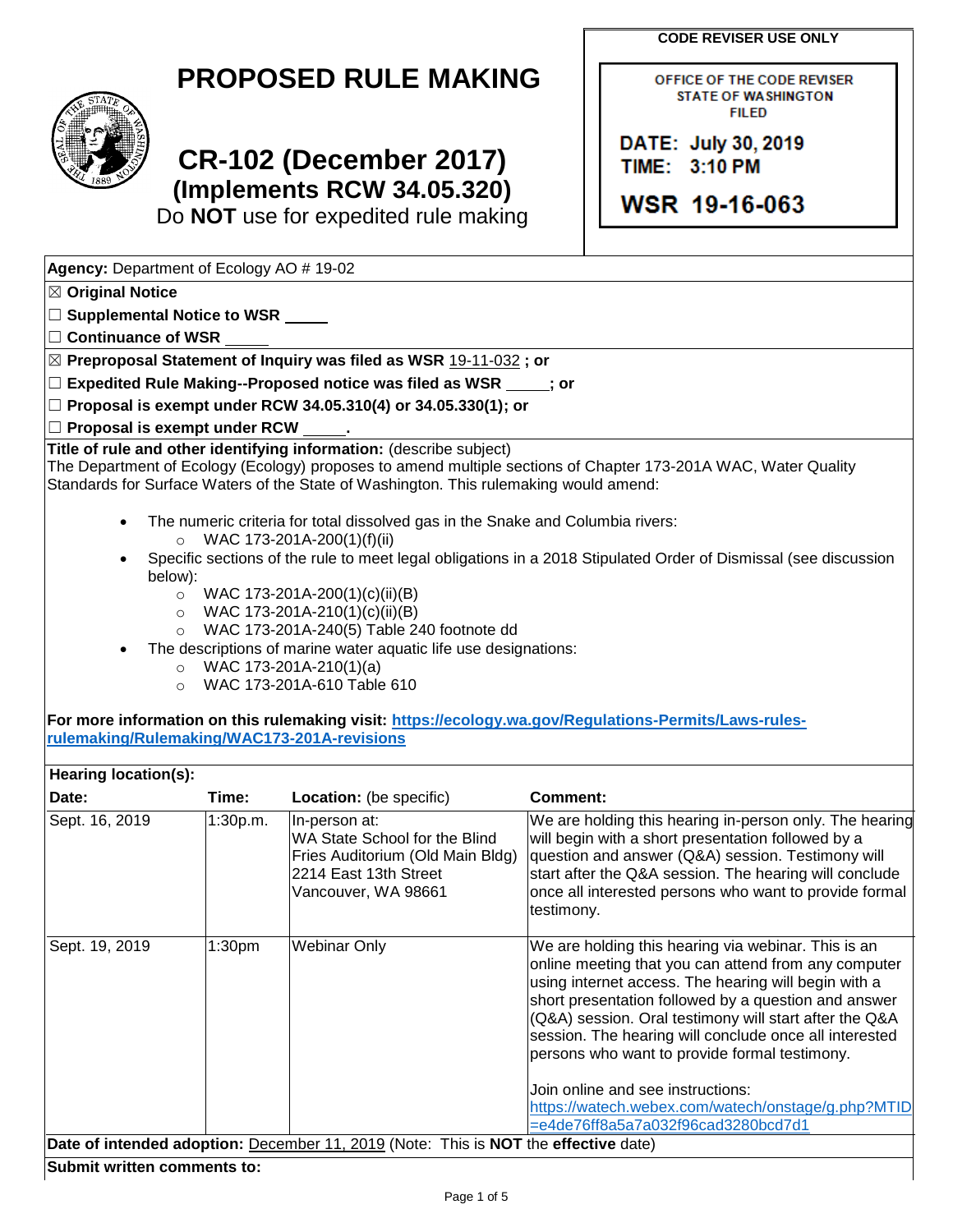# Name: Susan Braley

Address: Send via US mail at: [Department of Ecology [Water Quality Program] PO Box 47600, Olympia, WA 98504-7600 (US mail).

Email: Submit comments by US mail, online, or at the hearing(s). Fax: N/A

Other: Online: <http://ws.ecology.commentinput.com/?id=EHijZ> By (date) September 26, 2019

## **Assistance for persons with disabilities:**

Contact Ecology ADA Coordinator

Phone: 360-407-6831

Fax: N/A

TTY: People with speech disability may call TTY at 877-833-6341. People with impaired hearing may call Washington Relay Service at 711.

Email: ecyADAcoordinator@ecy.wa.gov

Other: N/A

By (date) September 12, 2019

### **Purpose of the proposal and its anticipated effects, including any changes in existing rules:**

We are proposing to amend Chapter 173-201A WAC, Water Quality Standards for Surface Waters of the State of Washington (SWQS), including: (Revision A) modifying TDG Criteria, (Revision B) meeting legal obligations, and (Revision D) clarifying descriptions of marine aquatic life use designations. Revision C (aligning shellfish criteria), which was previously included in the announcement phase of this rulemaking, is not included in this proposed rule. After further consultation with the Washington State Department of Health, Ecology decided not to move forward with Revision C at this time. Ecology learned that the alignment of this rule with the state and federal shellfish program procedures will require more research and time than was available for this rulemaking. Proposed amendments for this rulemaking include:

#### **(Revision A) Amending the numeric criteria for total dissolved gas (TDG) in the Snake and Columbia Rivers at WAC 173-201A-200(1)(f)(ii)**

The goal of this rule proposal is to improve fish passage for salmon and steelhead migrating downstream in the Snake and Columbia rivers. Dams release water through spillways over the dam and fish using the spillway have a better chance for survival compared to those that pass through the dams' turbines. However, spilling water also increases TDG that can negatively impact aquatic life. This rule proposal would amend the TDG limit to allow for greater water flow through spillways for improved salmon migration, while ensuring that TDG limits minimize negative impacts to aquatic life through sufficient biological monitoring.

These amendments would:

- Provide a new adjusted TDG criteria that may be applied at dams that operate increased spills for the purpose of improving downstream juvenile salmon and steelhead migration in the Snake and Columbia rivers.
- Establish biological thresholds that must be met to apply an adjusted criteria up to 125% TDG.

#### **(Revision B) Meeting obligations made in a 2018 U.S. District Court Stipulated Order of Dismissal between NWEA, EPA, and Ecology**

We are proposing to amend sections of the SWQS as agreed to in a 2018 U.S. District Court Stipulated Order of Dismissal (Order) between Northwest Environmental Advocates (NWEA), the U.S. Environmental Protection Agency (EPA), and the Department of Ecology (Ecology). In the Order, Ecology agreed to take action on several sections of the SWQS by October 2021, including:

- i. The removal of two sub-sections in the fresh and marine water temperature criteria relating to an incremental temperature allowance from nonpoint source activities when the water is cooler than the assigned numeric criterion (WAC 173-201A-200(1)(c)(ii)(B) and WAC 173-201A-210(1)(c)(ii)(B)).
	- Although these provisions for nonpoint temperature increases have been in the standards for decades, they have not been applied in Ecology's nonpoint protection program. The provisions may also conflict with our current antidegradation requirements that already prescribe a different temperature allowance when water is cooler than the assigned numeric criterion. For these reasons, Ecology agreed to remove these sub-sections of temperature criteria and is including the revision in this rulemaking to be compliant with the Order.
- ii. An amendment to footnote 'dd' in WAC 173-201A-240(5), Table 240 to clarify that an adjustment of metals criteria (Water Effects Ratio) pursuant to this footnote requires EPA approval pursuant to 33 U.S.C. § 1313(c).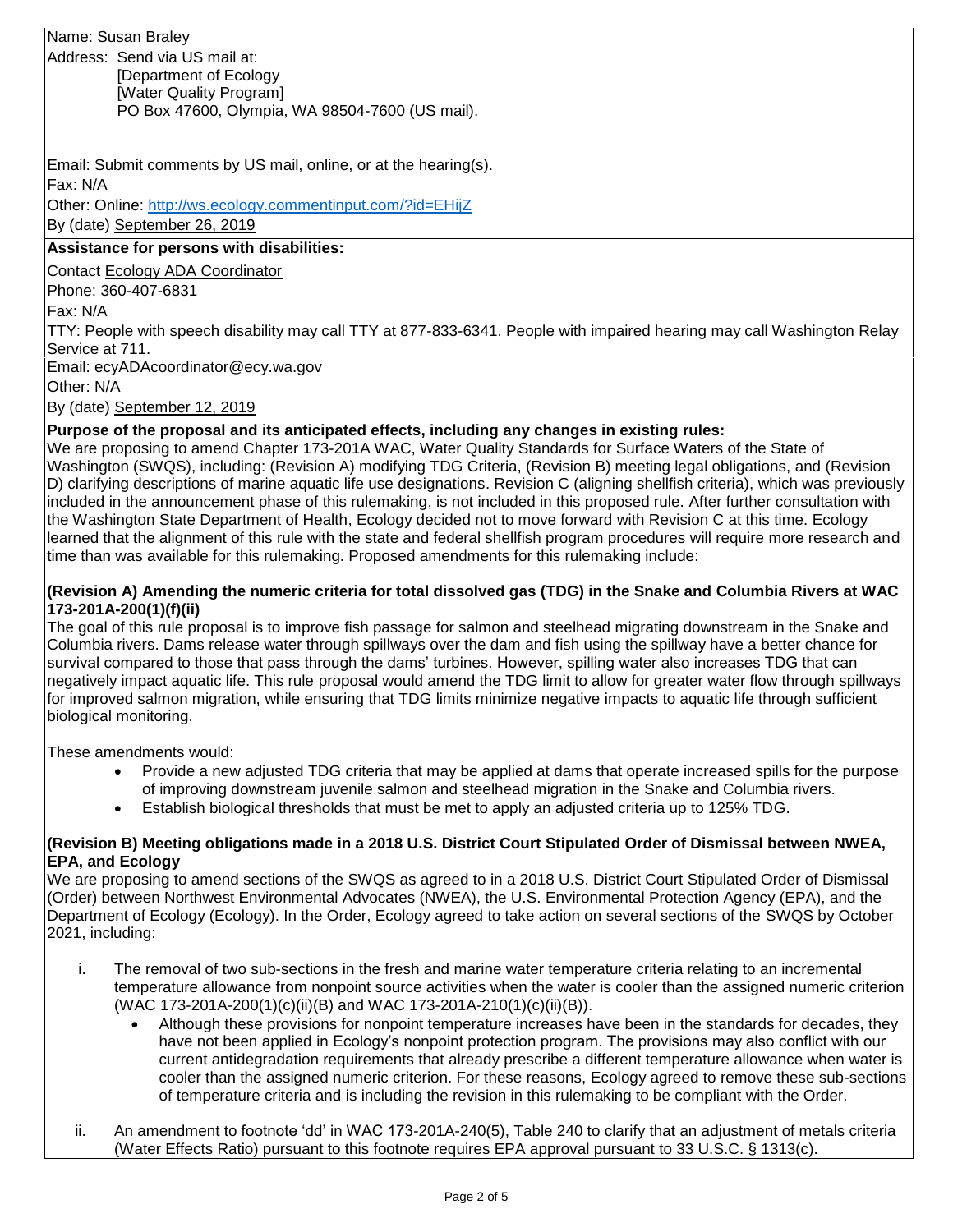| Ecology agreed to amend the footnote in Table 240 to clarify that adjustments to metals criteria requires EPA |
|---------------------------------------------------------------------------------------------------------------|
| approval. The EPA previously indicated to Ecology that any efforts to revise metals criteria by developing    |
| water effects ratios would need to go through a separate rulemaking, which Ecology agreed to. This            |
| amendment would codify the agreed-upon intent of this footnote and would not change how the footnote is       |
| currently implemented.                                                                                        |

#### **(Revision D) Clarifying the descriptions of marine water aquatic life use designations**

We are proposing amendments to the aquatic life use designation descriptions for marine waters (WAC 173-201A-210(1)(a) and WAC 173-201A-610 Table 610). In a 2003 rulemaking to update the SWQS, the restructuring of aquatic life use designations descriptions resulted in an unintentional change that applied these use designations to cold water fisheries. This error was recently discovered when the City of Everett petitioned Ecology to revise dissolved oxygen criteria for marine waters. The city pointed out the discrepancies in the marine use designation descriptions, and upon review, Ecology agreed that this was an unintended error and that the agency would correct in a future rulemaking. The proposed amendments would return the descriptions to their original intent and improve the ability for the public to apply the SWQS appropriately.

| Reasons supporting proposal: See answer to "Purpose of the proposal." |                                           |                                                                                                                                                                                                                                                          |                              |  |
|-----------------------------------------------------------------------|-------------------------------------------|----------------------------------------------------------------------------------------------------------------------------------------------------------------------------------------------------------------------------------------------------------|------------------------------|--|
|                                                                       |                                           |                                                                                                                                                                                                                                                          |                              |  |
|                                                                       |                                           |                                                                                                                                                                                                                                                          |                              |  |
|                                                                       |                                           |                                                                                                                                                                                                                                                          |                              |  |
|                                                                       | periodically review and update the SWQS   | Statutory authority for adoption: RCW 90.48.035 provides clear and direct authority to Ecology to revise the Surface Water<br>Quality Standards (SWQS). Additionally, 40 CFR 131.20 requires states and tribes with Federal Clean Water Act authority to |                              |  |
|                                                                       |                                           | Statute being implemented: Chapter 90.48 RCW - Water Pollution Control                                                                                                                                                                                   |                              |  |
| Is rule necessary because of a:                                       |                                           |                                                                                                                                                                                                                                                          |                              |  |
| Federal Law?                                                          |                                           |                                                                                                                                                                                                                                                          | $\boxtimes$ Yes<br>$\Box$ No |  |
|                                                                       | <b>Federal Court Decision?</b>            |                                                                                                                                                                                                                                                          | $\Box$ Yes<br>$\boxtimes$ No |  |
|                                                                       | <b>State Court Decision?</b>              |                                                                                                                                                                                                                                                          | $\Box$ Yes<br>$\boxtimes$ No |  |
|                                                                       | 40 CFR Part 131 - WATER QUALITY STANDARDS | If yes, CITATION: FEDERAL WATER POLLUTION CONTROL ACT - 33 U.S.C. 1251 et seq and                                                                                                                                                                        |                              |  |
|                                                                       |                                           |                                                                                                                                                                                                                                                          |                              |  |
|                                                                       |                                           | Name of proponent: (person or organization) Department of Ecology                                                                                                                                                                                        | $\Box$ Private               |  |
|                                                                       |                                           |                                                                                                                                                                                                                                                          | $\Box$ Public                |  |
|                                                                       | Name of agency personnel responsible for: |                                                                                                                                                                                                                                                          | ⊠ Governmental               |  |
|                                                                       | Name                                      | <b>Office Location</b>                                                                                                                                                                                                                                   | Phone                        |  |
| Drafting:                                                             | <b>Bryson Finch</b>                       | Headquarters - Lacey                                                                                                                                                                                                                                     | (360) 407-7158               |  |
|                                                                       |                                           |                                                                                                                                                                                                                                                          |                              |  |
| Implementation:                                                       | Chad Brown                                | Headquarters - Lacey                                                                                                                                                                                                                                     | (360) 407-6128               |  |
| Enforcement:                                                          | <b>Heather Bartlett</b>                   | Headquarters - Lacey                                                                                                                                                                                                                                     | (360) 407-6405               |  |
| If yes, insert statement here:                                        |                                           | Is a school district fiscal impact statement required under RCW 28A.305.135?                                                                                                                                                                             | $\Box$ Yes<br>$\boxtimes$ No |  |
| Name: N/A<br>Address: N/A<br>Phone: N/A                               |                                           | The public may obtain a copy of the school district fiscal impact statement by contacting:                                                                                                                                                               |                              |  |
| Fax: N/A                                                              |                                           |                                                                                                                                                                                                                                                          |                              |  |
| TTY: N/A                                                              |                                           |                                                                                                                                                                                                                                                          |                              |  |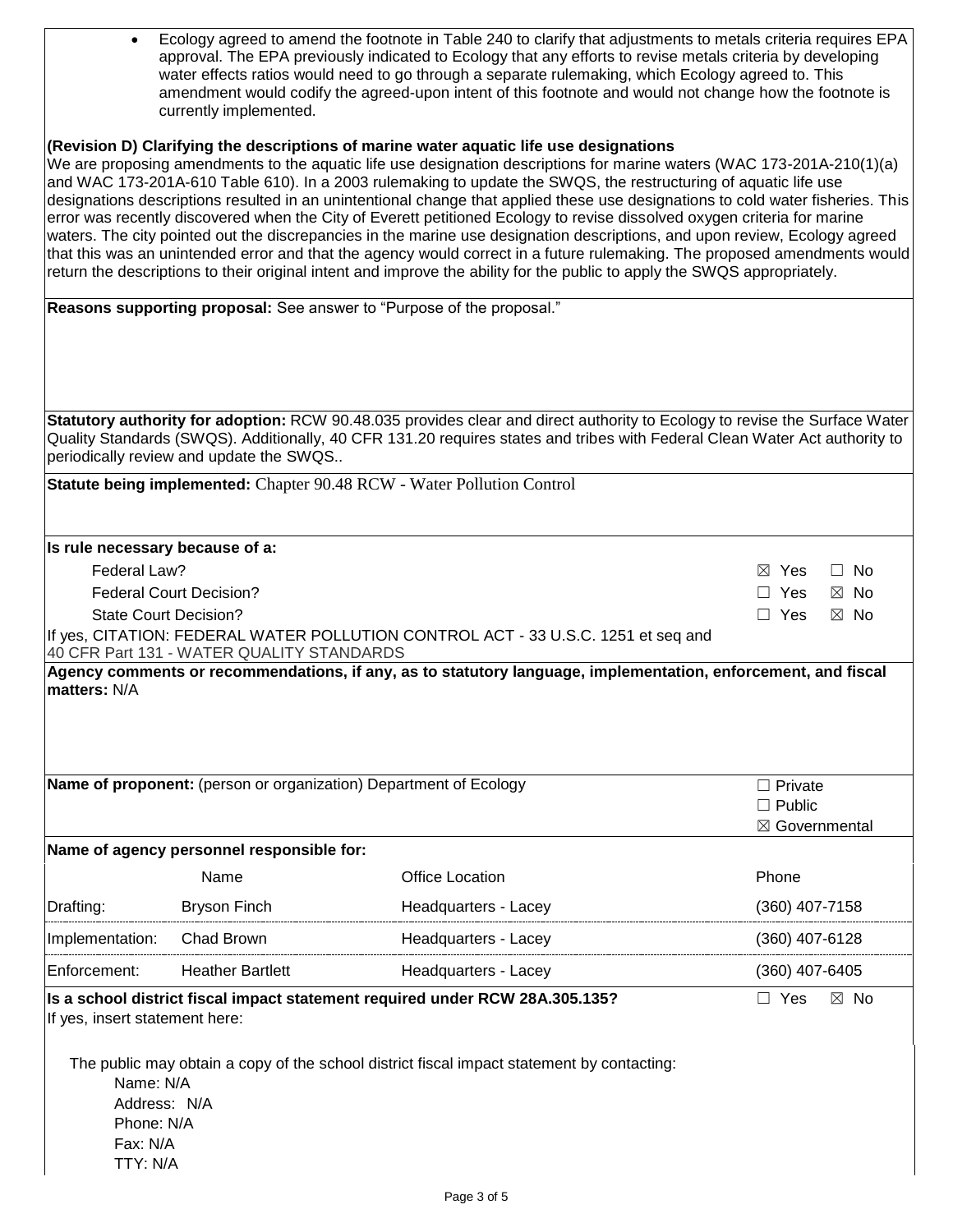|                                                                                                                                                                                                                                                                                             | Email: N/A                                                                                                                                                                                        |        |                                                                                                                                |  |
|---------------------------------------------------------------------------------------------------------------------------------------------------------------------------------------------------------------------------------------------------------------------------------------------|---------------------------------------------------------------------------------------------------------------------------------------------------------------------------------------------------|--------|--------------------------------------------------------------------------------------------------------------------------------|--|
|                                                                                                                                                                                                                                                                                             | Other: N/A                                                                                                                                                                                        |        |                                                                                                                                |  |
|                                                                                                                                                                                                                                                                                             | Is a cost-benefit analysis required under RCW 34.05.328?                                                                                                                                          |        |                                                                                                                                |  |
|                                                                                                                                                                                                                                                                                             | $\boxtimes$ Yes: A preliminary cost-benefit analysis may be obtained by contacting:<br>Name: Susan Braley                                                                                         |        |                                                                                                                                |  |
|                                                                                                                                                                                                                                                                                             | Address: Department of Ecology                                                                                                                                                                    |        |                                                                                                                                |  |
|                                                                                                                                                                                                                                                                                             | <b>Water Quality Program</b>                                                                                                                                                                      |        |                                                                                                                                |  |
|                                                                                                                                                                                                                                                                                             | PO Box 47600                                                                                                                                                                                      |        |                                                                                                                                |  |
|                                                                                                                                                                                                                                                                                             | Lacey, WA 98504-7600                                                                                                                                                                              |        |                                                                                                                                |  |
|                                                                                                                                                                                                                                                                                             | Phone: 360-407-6414                                                                                                                                                                               |        |                                                                                                                                |  |
|                                                                                                                                                                                                                                                                                             | Fax: N/A                                                                                                                                                                                          |        |                                                                                                                                |  |
|                                                                                                                                                                                                                                                                                             | TTY: People with speech disability may call TTY at 877-833-6341. People with impaired hearing may call<br>Washington Relay Service at 711.                                                        |        |                                                                                                                                |  |
|                                                                                                                                                                                                                                                                                             | Email: swqs@ecy.wa.gov                                                                                                                                                                            |        |                                                                                                                                |  |
|                                                                                                                                                                                                                                                                                             | Other: https://fortress.wa.gov/ecy/publications/SummaryPages/1910031.htmll                                                                                                                        |        |                                                                                                                                |  |
| $\Box$ No:                                                                                                                                                                                                                                                                                  | Please explain:                                                                                                                                                                                   |        |                                                                                                                                |  |
|                                                                                                                                                                                                                                                                                             | Regulatory Fairness Act Cost Considerations for a Small Business Economic Impact Statement:                                                                                                       |        |                                                                                                                                |  |
|                                                                                                                                                                                                                                                                                             | This rule proposal, or portions of the proposal, may be exempt from requirements of the Regulatory Fairness Act (see<br>chapter 19.85 RCW). Please check the box for any applicable exemption(s): |        |                                                                                                                                |  |
|                                                                                                                                                                                                                                                                                             | $\Box$ This rule proposal, or portions of the proposal, is exempt under RCW 19.85.061 because this rule making is being                                                                           |        |                                                                                                                                |  |
|                                                                                                                                                                                                                                                                                             | adopted solely to conform and/or comply with federal statute or regulations. Please cite the specific federal statute or                                                                          |        |                                                                                                                                |  |
| adopted.                                                                                                                                                                                                                                                                                    |                                                                                                                                                                                                   |        | regulation this rule is being adopted to conform or comply with, and describe the consequences to the state if the rule is not |  |
|                                                                                                                                                                                                                                                                                             | Citation and description:                                                                                                                                                                         |        |                                                                                                                                |  |
|                                                                                                                                                                                                                                                                                             | $\Box$ This rule proposal, or portions of the proposal, is exempt because the agency has completed the pilot rule process                                                                         |        |                                                                                                                                |  |
|                                                                                                                                                                                                                                                                                             | defined by RCW 34.05.313 before filing the notice of this proposed rule.                                                                                                                          |        |                                                                                                                                |  |
|                                                                                                                                                                                                                                                                                             | $\Box$ This rule proposal, or portions of the proposal, is exempt under the provisions of RCW 15.65.570(2) because it was<br>adopted by a referendum.                                             |        |                                                                                                                                |  |
| $\Box$                                                                                                                                                                                                                                                                                      | This rule proposal, or portions of the proposal, is exempt under RCW 19.85.025(3). Check all that apply:                                                                                          |        |                                                                                                                                |  |
| $\Box$                                                                                                                                                                                                                                                                                      | RCW 34.05.310 (4)(b)                                                                                                                                                                              | $\Box$ | RCW 34.05.310 (4)(e)                                                                                                           |  |
|                                                                                                                                                                                                                                                                                             | (Internal government operations)                                                                                                                                                                  |        | (Dictated by statute)                                                                                                          |  |
| $\Box$                                                                                                                                                                                                                                                                                      | RCW 34.05.310 (4)(c)                                                                                                                                                                              | $\Box$ | RCW 34.05.310 (4)(f)                                                                                                           |  |
|                                                                                                                                                                                                                                                                                             | (Incorporation by reference)                                                                                                                                                                      |        | (Set or adjust fees)                                                                                                           |  |
|                                                                                                                                                                                                                                                                                             |                                                                                                                                                                                                   |        |                                                                                                                                |  |
|                                                                                                                                                                                                                                                                                             | RCW 34.05.310 (4)(d)                                                                                                                                                                              | $\Box$ | RCW 34.05.310 (4)(g)                                                                                                           |  |
|                                                                                                                                                                                                                                                                                             | (Correct or clarify language)                                                                                                                                                                     |        | (i) Relating to agency hearings; or (ii) process                                                                               |  |
|                                                                                                                                                                                                                                                                                             |                                                                                                                                                                                                   |        | requirements for applying to an agency for a license<br>or permit)                                                             |  |
|                                                                                                                                                                                                                                                                                             | This rule proposal, or portions of the proposal, is exempt under RCW ______.                                                                                                                      |        |                                                                                                                                |  |
| $\Box$                                                                                                                                                                                                                                                                                      | Explanation of exemptions, if necessary:                                                                                                                                                          |        |                                                                                                                                |  |
|                                                                                                                                                                                                                                                                                             |                                                                                                                                                                                                   |        |                                                                                                                                |  |
|                                                                                                                                                                                                                                                                                             | <b>COMPLETE THIS SECTION ONLY IF NO EXEMPTION APPLIES</b>                                                                                                                                         |        |                                                                                                                                |  |
|                                                                                                                                                                                                                                                                                             |                                                                                                                                                                                                   |        | If the proposed rule is not exempt, does it impose more-than-minor costs (as defined by RCW 19.85.020(2)) on businesses?       |  |
|                                                                                                                                                                                                                                                                                             |                                                                                                                                                                                                   |        |                                                                                                                                |  |
| $\boxtimes$ No                                                                                                                                                                                                                                                                              | Briefly summarize the agency's analysis showing how costs were calculated.                                                                                                                        |        |                                                                                                                                |  |
| Ecology has analyzed the compliance costs of this rulemaking in our Preliminary Regulatory Analyses document                                                                                                                                                                                |                                                                                                                                                                                                   |        |                                                                                                                                |  |
| (https://fortress.wa.gov/ecy/publications/SummaryPages/1910031.html). Based on this analysis Ecology has determined<br>the proposed amendments do not impose compliance costs on private businesses. Parties regulated by the amendments<br>are all government and publicly owned entities. |                                                                                                                                                                                                   |        |                                                                                                                                |  |
| Therefore, Ecology is not required to prepare a small business economic impact statement (RCW 19.85.030(1)(a)).                                                                                                                                                                             |                                                                                                                                                                                                   |        |                                                                                                                                |  |
| $\Box$ Yes Calculations show the rule proposal likely imposes more-than-minor cost to businesses, and a small business<br>economic impact statement is required. Insert statement here:                                                                                                     |                                                                                                                                                                                                   |        |                                                                                                                                |  |
|                                                                                                                                                                                                                                                                                             |                                                                                                                                                                                                   |        |                                                                                                                                |  |